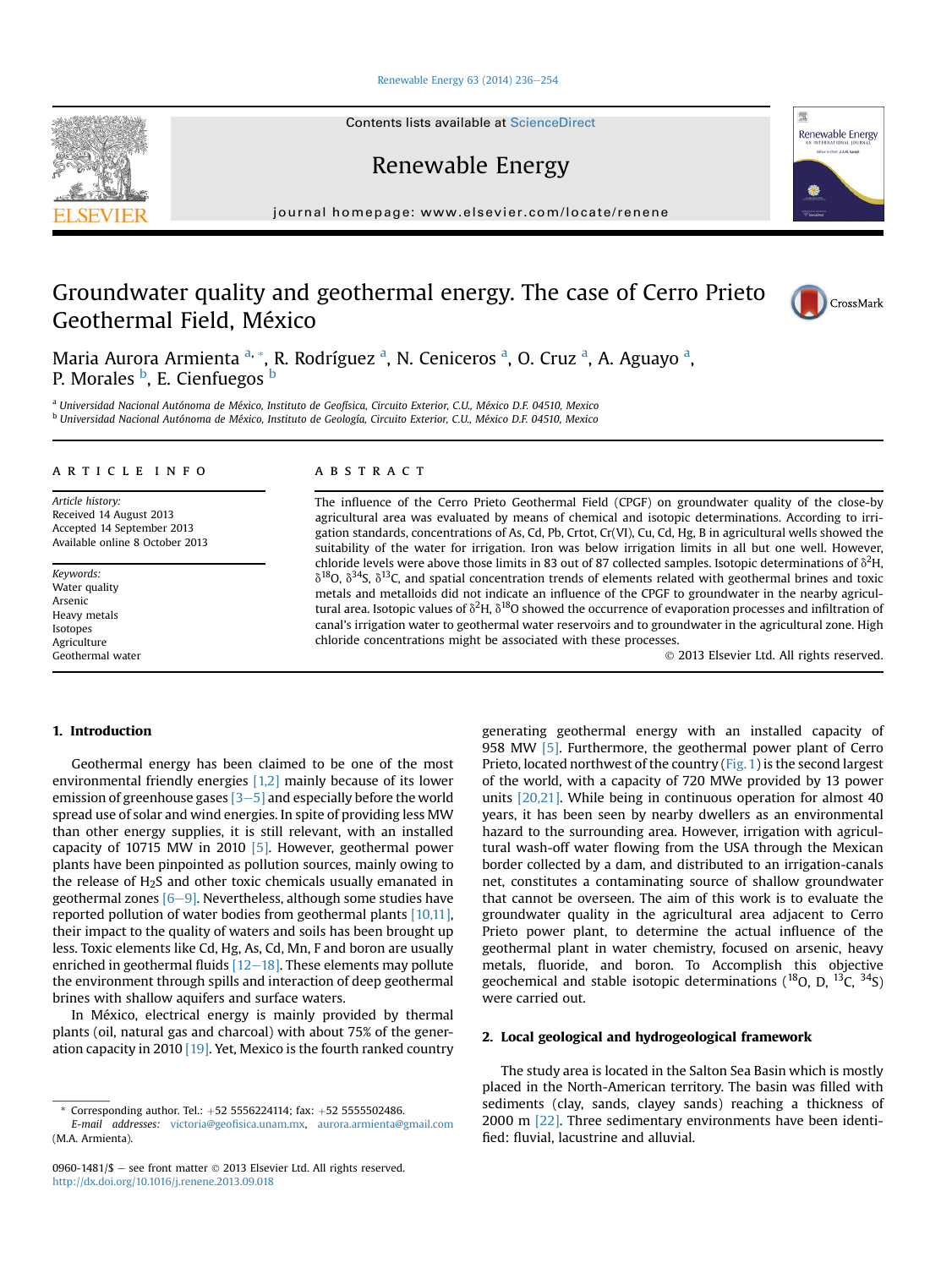

Fig. 1. Location of Cerro Prieto Geothermal Field (CPGF).

The intense regional tectonism has given rise to a complex fault system as the Cerro Prieto, Michoacan and Imperial fault with main orientation NO-SE, and the Volcano and Hidalgo faults perpendicular to the formers [23].

The aquifer system is composed mainly by two units: a shallow phreatic aquifer, and a deep formation. Besides, high salinity and isotope composition in a silt zone suggest the presence of a third aquifer in the southwestern part of the studied area [24] Chloride, bicarbonate and sulfate water types have been identified in the phreatic aquifer, being sodium chloride the most abundant type (chloride concentrations up to 898 mg/L)  $[24]$ . The geothermal reservoir is liquid dominated with sodium chloride fluids [25]. High chloride contents (7200-9800 mg/kg) have been measured in drillhole waters [26].

The CPGF is exploiting the deep aquifer, whereas farmers use the shallow one. The confining layer geometry has not been well defined. The fault system might be communicating the three formations. The composition is mainly formed by fine to coarse sediments. Climate is arid (maximum of 41.7  $\,^{\circ}$ C in July and minimum of 4.2  $^{\circ}$ C in January), with an average annual evaporation of 2200 mm/year and precipitation of 55 mm/year [27,28]. The watertable of the shallow aquifer unit is between 4 and 8 m depth. The scarce precipitation, the shallow watertable, and the irrigation scheme indicate that the aquifer system is recharged by infiltrations of the Colorado River, leakages from canals, and irrigation water [29].

The major regional faults, which are believed to reach into the crustal and basement rocks, have been related with important components of ascendant geothermal flow [30], which is mostly exploited by the geothermal plant. The preferential regional flow direction is towards the SW and S in the deep aquifer. Geothermal fluids circulate mostly from east to west [22]. The shallow flow has a direction NE-SW [31], although, the riverbed and the canals exert a local control. However, SW of the evaporation pond within the geothermal field, where some very shallow exploratory wells are located, the flow direction has an

opposite direction: SE-N and E-W [29]. Thickness of unconsolidated sediments forming the shallow aquifer ranges from 350 to 400 m west to 2000 m east of the CPGF. An average flow velocity of 1.25–3.7 m/y and hydraulic gradient of 0.042 m/km (for the shallow aquifer) have been estimated in the Valley. A higher hydraulic gradient of 0.4 m/km was calculated according to the piezometric levels in 1995 [25,31]. Cazares [32] informs CON-AGUA (National Commission of Water) data: a mean annual aquifer withdrawal of  $0.20-0.25$  m and a transmissivity range of 0.15 to 0.0775 m<sup>2</sup>/s.

#### 3. General hydrogeochemistry

Numerous hydrogeochemical studies have been developed in the Cerro Prieto geothermal area, mainly to accomplish a better exploitation scheme  $[22, 24, 25, 33-37]$ . However, there are few publications reporting potentially toxic elements in the geothermal zone or its neighborhood. Being arsenic one of the most toxic elements that may be present in high concentrations in geothermal zones, its presence has been looked for also at Cerro Prieto. A maximum concentration of As from 1.5 to 2 mg/kg was reported in the geothermal wells of the area [13,18,38]. These relatively low contents were explained as a result of water-rock interactions in a sedimentary reservoir [18]. Mazor and Mañon (1979) [34] based on 750 chemical analyses of 30 geothermal wells determined that concentrations of CI, Na, K, Li, Ca, B, HCO<sub>3</sub> and  $SiO<sub>2</sub>$  vary by a factor of two among wells. They also found positive correlations between chloride and Na, K, Li, Ca, B and  $SiO<sub>2</sub>$ . Chloride behaves as a conservative ion while K and  $SiO<sub>2</sub>$  show a reactive pattern that varies with temperature. Mercado (1970) [33] identified the Na/K molar ratio as a good indicator of hydrothermal activity in the Cerro Prieto Geothermal Field (CPGF). He concluded that wells with a Na/K value of 6 correspond to temperatures of 370  $\degree$ C while those with a ratio of 16 correspond to a lower temperature of 160 °C. Portugal et al. (2005) [24] based on chemical and isotopic analyses identified three hydrogeochemical